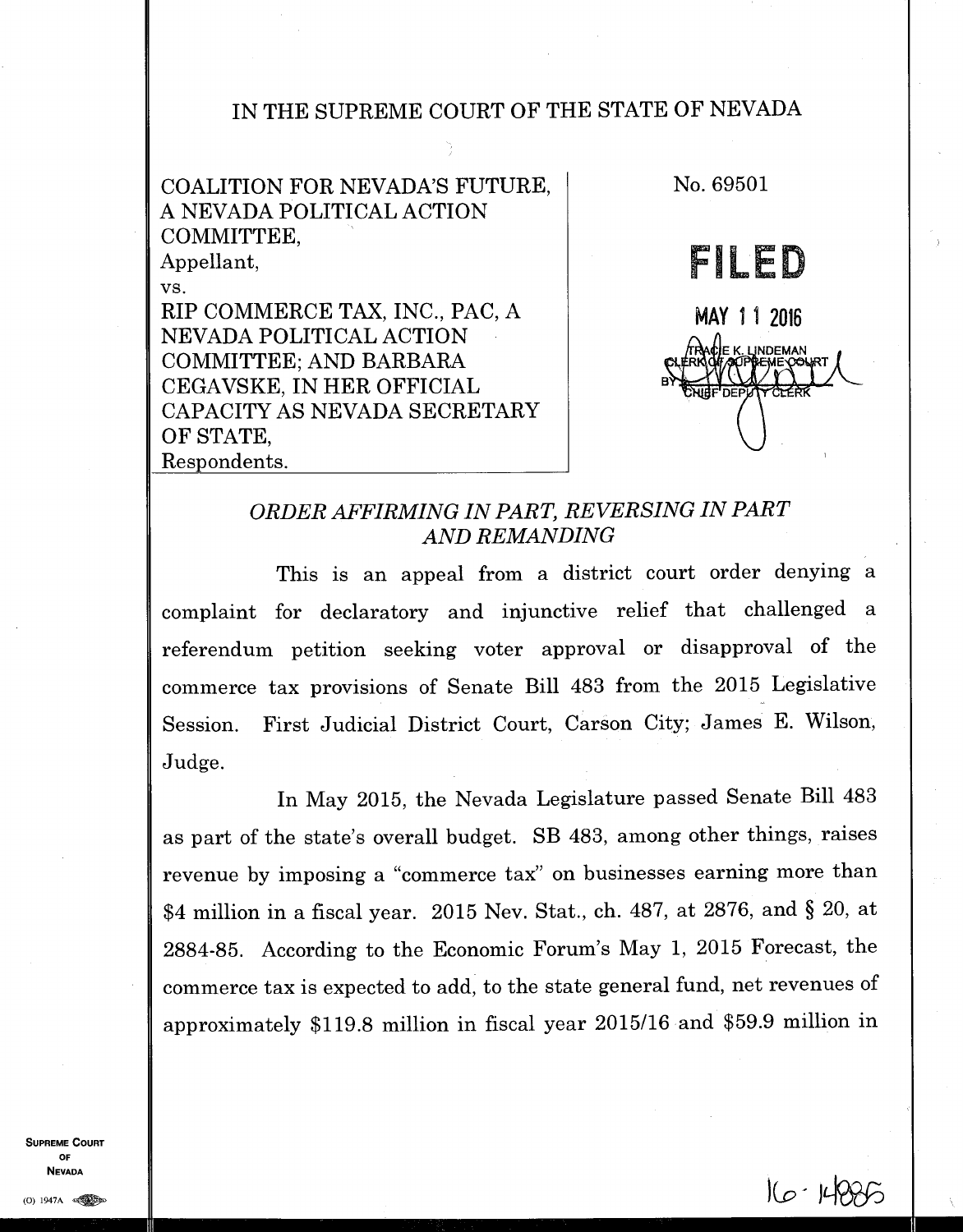fiscal year  $2016/17$ .<sup>1</sup> The tax was signed into law by the governor in June 2015. 2015 Nev. Stat., ch. 487, at 2876.

A few months later, respondent RIP Commerce Tax, Inc. filed with the Secretary of State a petition seeking to refer the commerce tax portion of SB 483 to the voters for approval or disapproval. Shortly thereafter, appellant Coalition for Nevada's Future filed a district court complaint challenging the referendum petition. In particular, the Coalition asserted that the petition fails to strictly comply with referendum requirements under Nevada Constitution Article 19, Section 1 because it challenges a senate bill rather than a statute, contains confusing and inaccurate language in its explanation and enacting clause, and impermissibly addresses administrative matters, as opposed to legislative matters. The Coalition also complained that the commerce tax's disapproval would unbalance the state budget in violation of Article 9, Section 2(1)'s balanced budget mandate and that the petition's description of effect fails to inform signers of the budgetary impact that the tax's repeal would have. After a hearing, the district court entered an

**SUPREME COURT OF**  NEVADA  $\qquad$  2

<sup>&#</sup>x27;We take judicial notice of the Economic Forum's May 1, 2015 Forecast Report, Adjusted for Legislative Actions from the 2015 Session and Approved Tax Credits, available at<br>http://www.leg.state.ny.us/Division/Fiscal/Economic%20Forum/. NRS http://www.leg.state.nv.us/Division/Fiscal/Economic%20Forum/. 47.130(2)(b); NRS 47.150(1); *Mack v. Estate of Mack,* 125 Nev. 80, 91, 206 P.3d 98, 106 (2009). Beginning in fiscal year 2016/17, businesses can take a credit against their modified business tax liability of up to 50-percent of the commerce taxes they paid for the previous fiscal year. *See* 2015 Nev. Stat., ch. 487, § 67(4), at 2900, and § 70(4), at 2902. Accordingly, that year's net commerce tax-related revenue includes \$119.8 million in projected revenue, less a \$59.9 million modified business tax credit.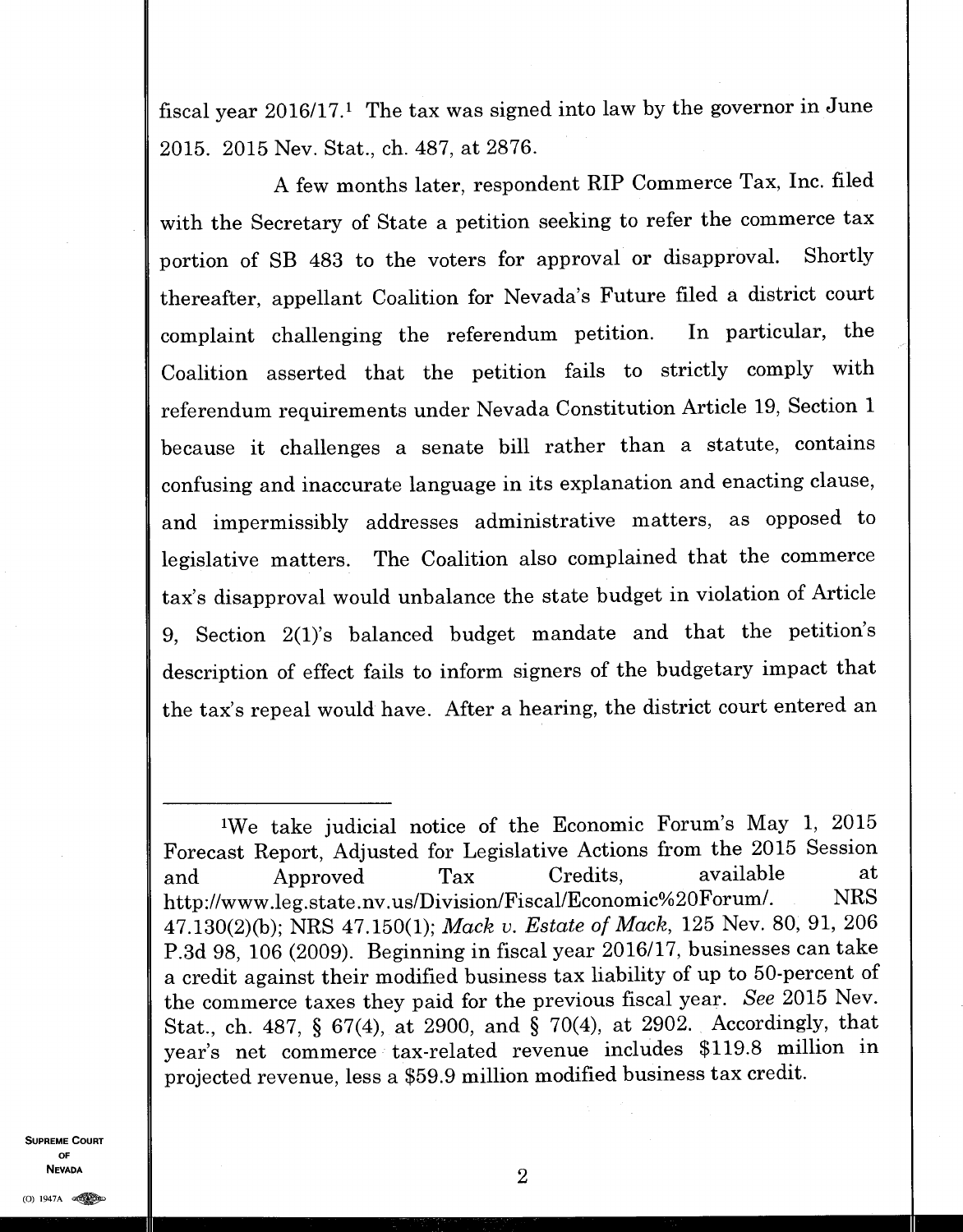order denying all requested declaratory and injunctive relief, and the Coalition appealed.

*The petition is not invalid* 

Having considered the parties' briefs and appendices and having heard oral argument, we conclude that the Coalition has not met its burden to demonstrate that the referendum petition is invalid. *Nevadans for Nev. v. Beers,* 122 Nev. 930, 942, 142 P.3d 339, 347 (2006) (explaining that, when no facts are disputed in ballot matters, this court reviews orders denying declaratory and injunctive relief de novo). First, although Article 19, Section 1 describes a "[r]eferendum for approval or disapproval of statute or resolution enacted by legislature," the petition is not infirm for referring a senate bill, as the senate bill became a statute when signed into law by the governor on June 9, 2015. *See* Nev. Const. art. 4, § 23 ("[N]o law shall be enacted except by bill."); Nevada Legislative Manual, Appendix F, Nevada Legislative Counsel Bureau (May 2015), at 273, http://www.leg.state.nv.us/Division/Research/Publications/LegManual /2015/index.html (defining "Statute" as a "[b]ill passed by both houses and approved by the Governor, or, if vetoed by the Governor, the veto overridden by a two-thirds vote of each house"); *Statute, Black's Law Dictionary* (10th ed. 2014) (defining "statute" as "[a] law passed by a legislative body; specif., legislation enacted by any lawmaking body, such as a legislature").

Nor is the petition invalid based on its explanation and format. When read as a whole, it is sufficiently clear that the petition is referring SB 483 to the voters for approval or rejection of the commerce tax, and the Nevada Constitution requires no particular form for a referendum petition, except that it include the full text of the proposed measure, as this petition does. *See generally Schumacher v. Byrne,* <sup>237</sup>

**SUPREME COURT OF NEVADA** 3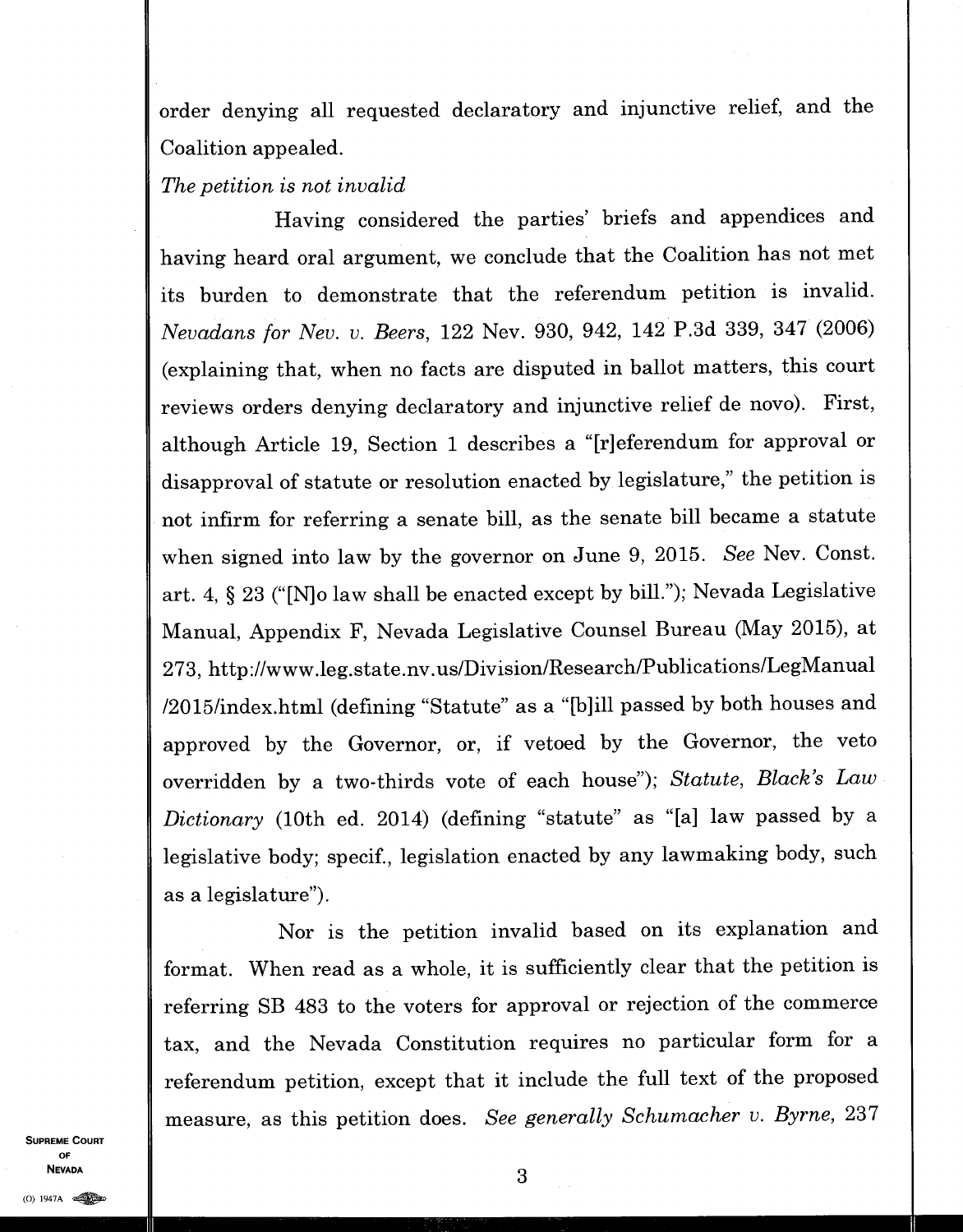N.W. 741, 745 (N.D. 1931) (concluding that a petition referring a tax bill to the voters for approval or disapproval was not actually an initiative petition or otherwise invalid for containing an enacting clause, when the state constitution failed to prescribe any particular form and the purpose was sufficiently clear from the petition).

Finally, SB 483 invokes the basic legislative power to impose taxes. By seeking approval or repeal of that statute, the referendum is likewise legislative and does not violate any prohibition against the direct legislation of administrative matters. Nev. Const. art. 10, §1 ("The Legislature shall provide by law for a uniform and equal rate of assessment and taxation, and shall prescribe such regulations as shall secure a just valuation for taxation of all property . . . ."); *Nevadans for the Prot. of Prop. Rights, Inc. v. Heller,* 122 Nev. 894, 914, 141 P.3d 1235, 1248 (2006) (recognizing that the people's legislative power is coequal and coextensive to that of the Legislature and that, unlike a local government, "the Legislature . . . performs strictly legislative functions"); *Galloway v. Truesdell,* 83 Nev. 13, 20, 422 P.2d 237, 242 (1967) (explaining that the Legislature's power is "to frame and enact laws, and to amend or repeal them"). Therefore, we conclude that the referendum is valid.

*The petition's description of effect is inadequate* 

Although the referendum is valid as written, its description of effect is not. Under NRS 295.009(1)(b), "[e]ach petition for initiative or referendum must: . . . [s]et forth, in not more than 200 words, a description of the effect of the initiative or referendum if the initiative or referendum is approved by the voters. The description must appear on each signature page of the petition."

A description of effect is intended to "facilitate the people's right to meaningfully engage in the initiative process" by "prevent[ing]

**SUPREME COURT** OF **NEVADA** 

4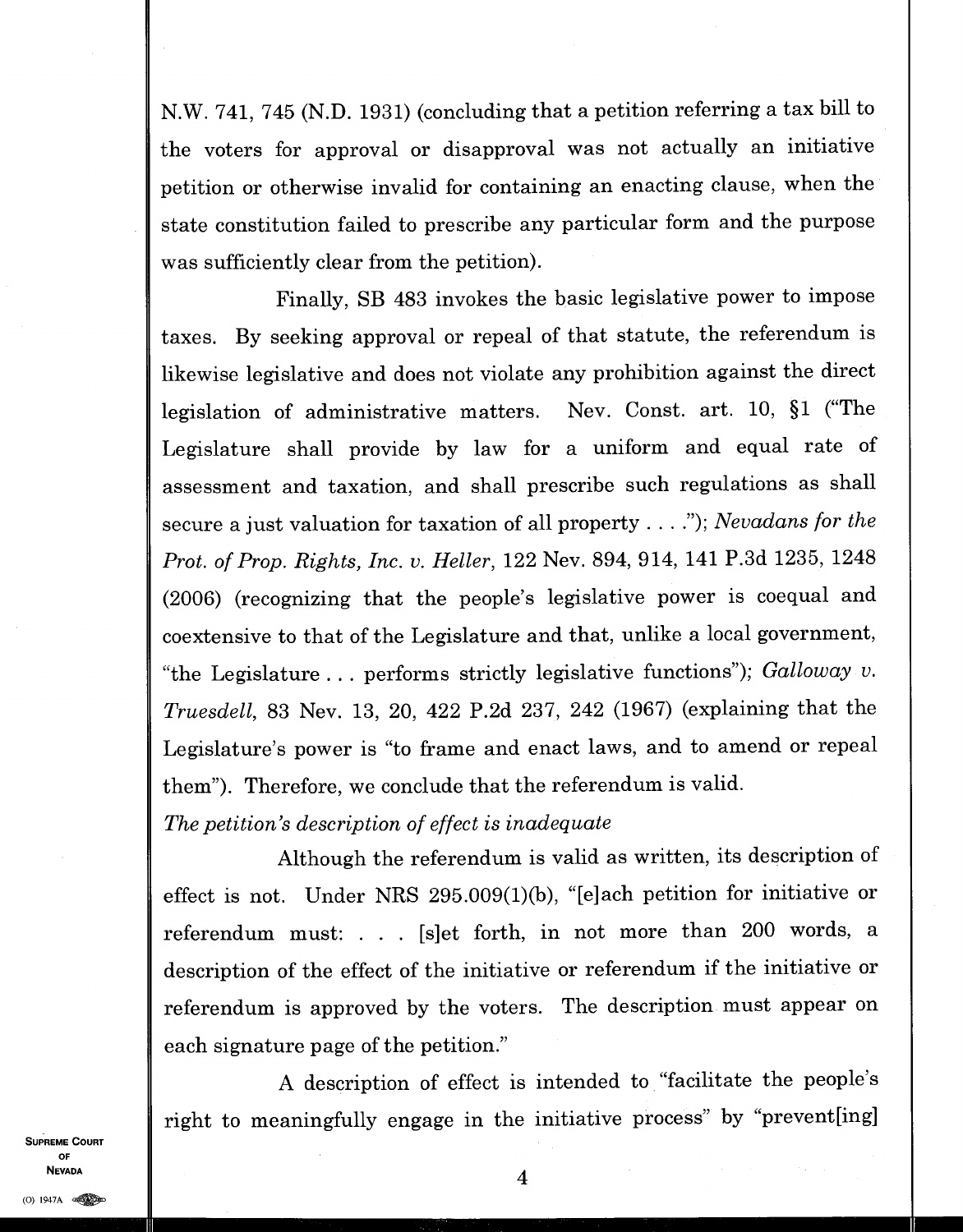voter confusion and promot[ing] informed decisions." *Beers,* 122 Nev. at 939-40, 142 P.3d at 345 (internal quotations omitted). The importance of the description of effect cannot be minimized, as it is what the voters see when deciding whether to even sign a petition. *See Educ. Initiative PAC v. Comm. to Protect Nev. Jobs,* 129 Nev., Adv. Op. 5, 293 P.3d 874, 879 (2013); *Las Vegas Taxpayer Accountability Comm. v. City Council,* 125 Nev. 165, 177, 208 P.3d 429, 437 (2009). We have emphasized that petition signers "must be informed at the time of signing of the nature and effect of that which is proposed. Failure to so inform the signatories and voters is deceptive and misleading . . . ." *Stumpf v. Lau,* 108 Nev. 826, 833, 839 P.2d 120, 124 (1992) (quotation and emphasis omitted) (reviewing an initiative petition that failed to describe the nature and purpose of the proposed measure), *overruled in part on other grounds by Herbst Gaming, Inc. v. Heller,* 122 Nev. 877, 888, 141 P.3d 1224, 1231 (2006); *see also Nev. Judges Ass'n v. Lau,* 112 Nev. 51, 59, 910 P.2d 898, 903 (1996) (noting in the ballot context that, while it is impossible "to explain all the conceivable implications of every initiative placed on a ballot[,}" the failure to explain material ramifications of the ballot initiative is potentially misleading). Although "[t]he utility of the description of effect is confined to the preliminary phase of the initiative [or referendum] process, when the proponent seeks to garner enough initial support so that the initiative [or referendum] will be considered by the Legislature and the voters," *Educ. Init.,* 129 Nev., Adv. Op. 5, 293 P.3d at 880, as the Coalition points out, the description of effect may hold even more impact with respect to a referendum, since merely gathering sufficient signatures to place a referendum on the ballot guarantees a change to the law regardless of the election's outcome. Nev. Const. art. 19 § 1(3) (providing that, if the voters

SUPPEME COUPT **NEVADA**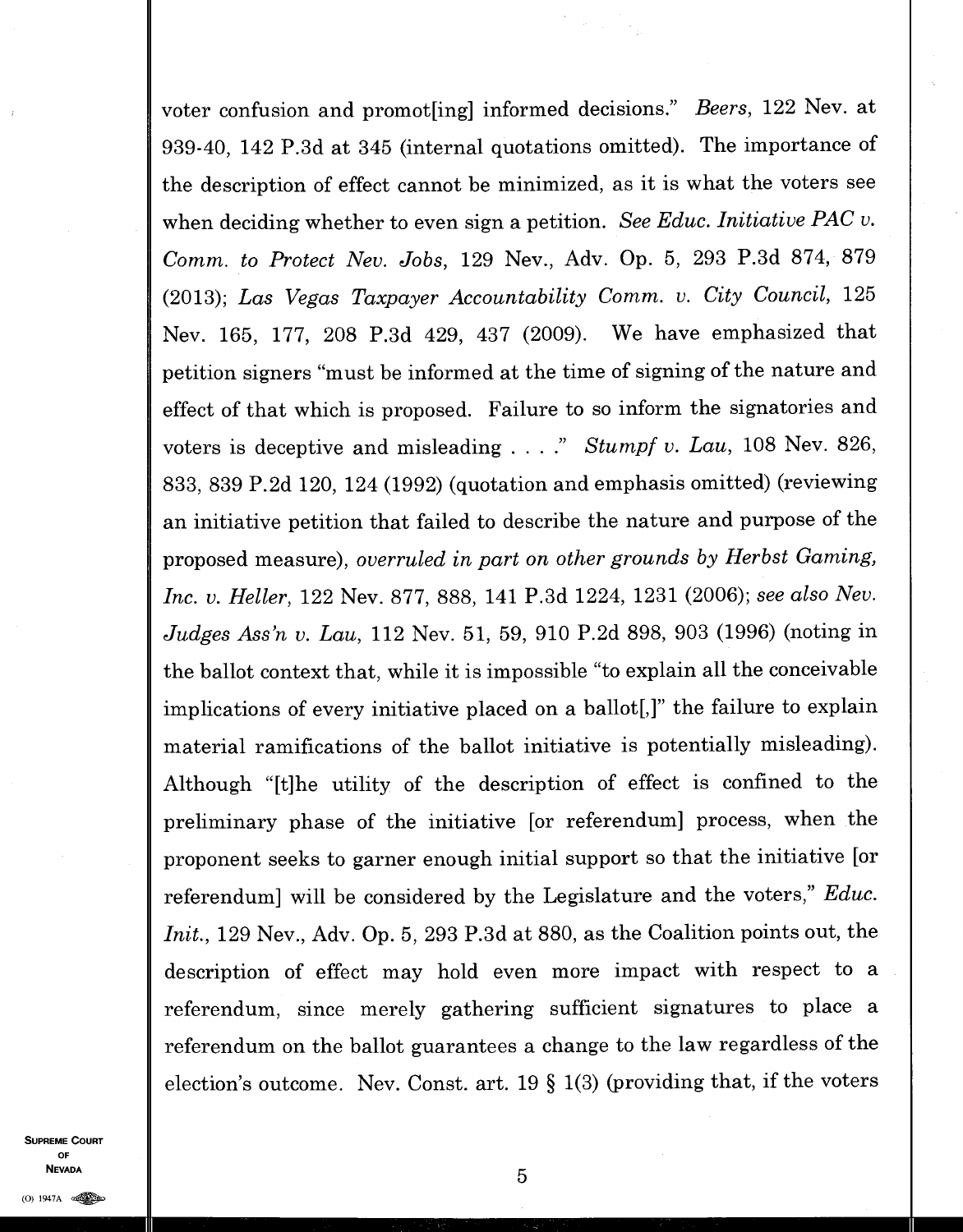approve the referendum, the statute "shall stand as the law of the state and shall not be amended, annulled, repealed, set aside, suspended or in any way made inoperative except by the direct vote of the people," and if the voters disapprove the statute or resolution, it is rendered void); *cf. Educ. Init.,* 129 Nev., Adv. Op. 5, 293 P.3d at 881 (noting that the voters have the Secretary of State's official explanation and the required arguments for and against its enactment to review in determining whether to vote in favor of or against an initiative).

We review descriptions of effect to determine whether the description identifies the petition's purpose and how that purpose is to be achieved in a manner that is "straightforward, succinct, and nonargumentative," and not deceptive or misleading.<sup>2</sup> Educ. Init., 129 Nev., Adv. Op. 5, 293 P.3d at 879 (quoting *Las Vegas Taxpayer Accountability Comm.,* 125 Nev. at 183, 208 P.3d at 441 (internal quotations omitted)). While the description "does not need to mention *every* possible effect," *id.* (emphasis added), it must "accurately identify the consequences of the referendum's passage." *Las Vegas Taxpayer Accountability Comm.,* 125 Nev. at 184, 208 P.3d at 441.

Here, the description of effect describes the commerce tax and explains the legal effect of approval and disapproval, as follows:

> This referendum asks the voters whether to approve or disapprove those portions of Senate

**SUPREME COURT** OF **NEVADA** 

<sup>2</sup>While we may consider a preelection challenge to the description of effect under NRS 295.009(1)(b), we may not review a preelection challenge to a referendum's substantive constitutionality, including whether the referendum violates Article 9, Section 2(1) of the Nevada Constitution by unbalancing the state budget, because it is not ripe. *Herbst Gaming, Inc. v. Heller,* 122 Nev. 877, 883-88, 141 P.3d 1224, 1228-31 (2006).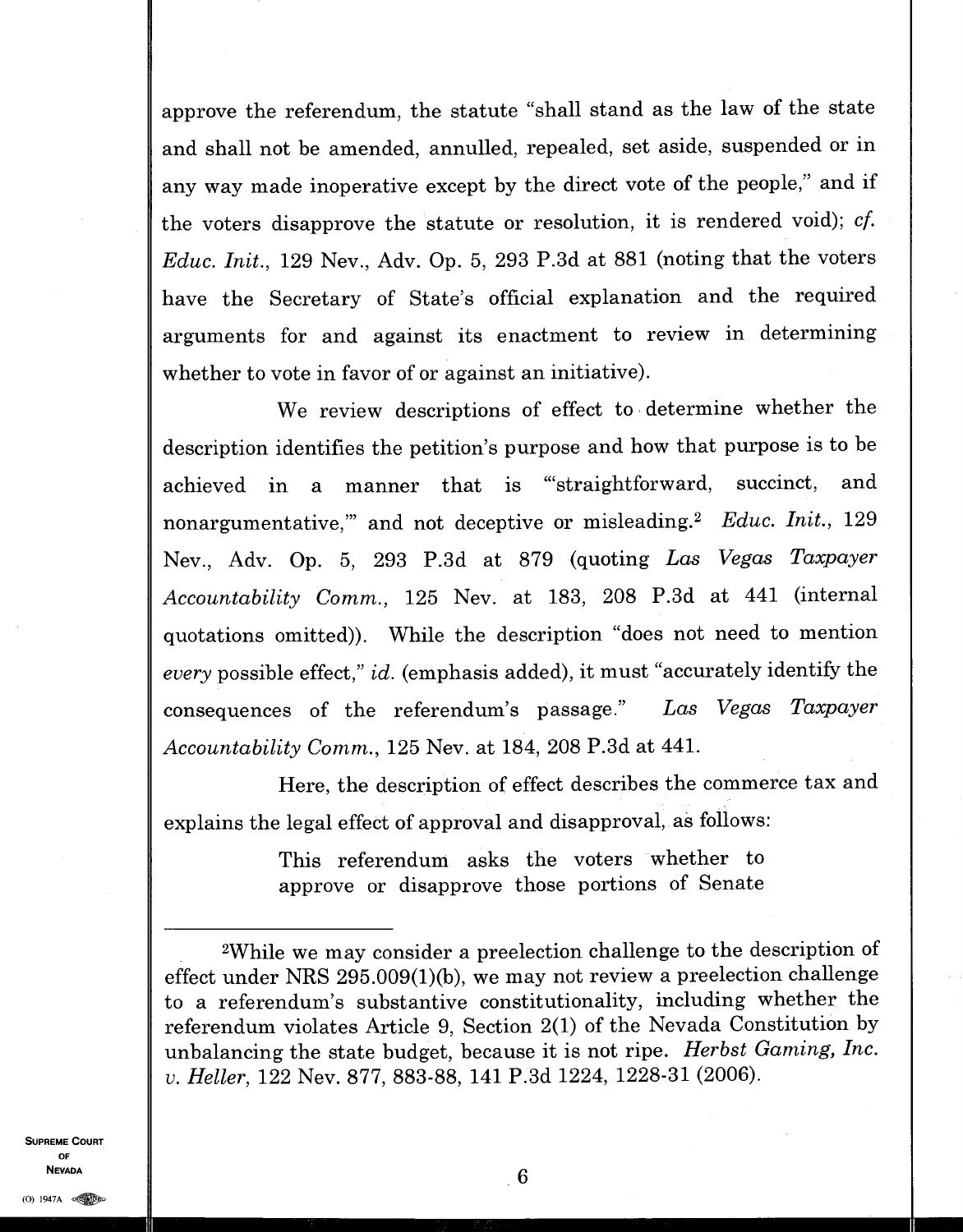Bill No. 483 from the 2015 Legislative Session which relate to the commerce tax. Pursuant to S.B. 483, the commerce tax is imposed on each business entity engaged in business in this State whose Nevada gross revenue in a fiscal year exceeds \$4,000,000. The commerce tax is calculated by multiplying the amount of a business entity's annual Nevada gross revenue (as adjusted by certain authorized deductions) which exceeds \$4,000,000 by the tax rate applicable to the industry in which the business entity is primarily engaged.

If this referendum is approved by a majority of voters, the provisions of S.B. 483 related to the commerce tax may not be amended, annulled, repealed, set aside, suspended or in any way made inoperative except by a vote of the people. If a majority of voters disapproves of this referendum, the provisions of S.B. 483 related to the commerce tax are void which will have the effect of eliminating the commerce tax. Disapproval of the provisions of S.B. 483 related to the commerce tax does not prohibit the Legislature from enacting future legislation that imposes a commerce tax.

But nowhere does this description reveal the significant practical ramifications of the measure's disapproval.

Under Article 9, Section 2(1), "[t]he legislature shall provide by law for an annual tax sufficient to defray the estimated expenses of the state for each fiscal year; and whenever the expenses of any year exceed the income, the legislature shall provide for levying a tax sufficient, with other sources of income, to pay the deficiency, as well as the estimated expenses of such ensuing year or two years." In compliance with this duty to balance the state budget, the Legislature enacted SB 483's commerce tax to provide a source of revenue for funding state expenditures. Eliminating the commerce tax thus will unsettle the balanced budget for

**SUPREME COURT OF NEVADA** 

 $7 -$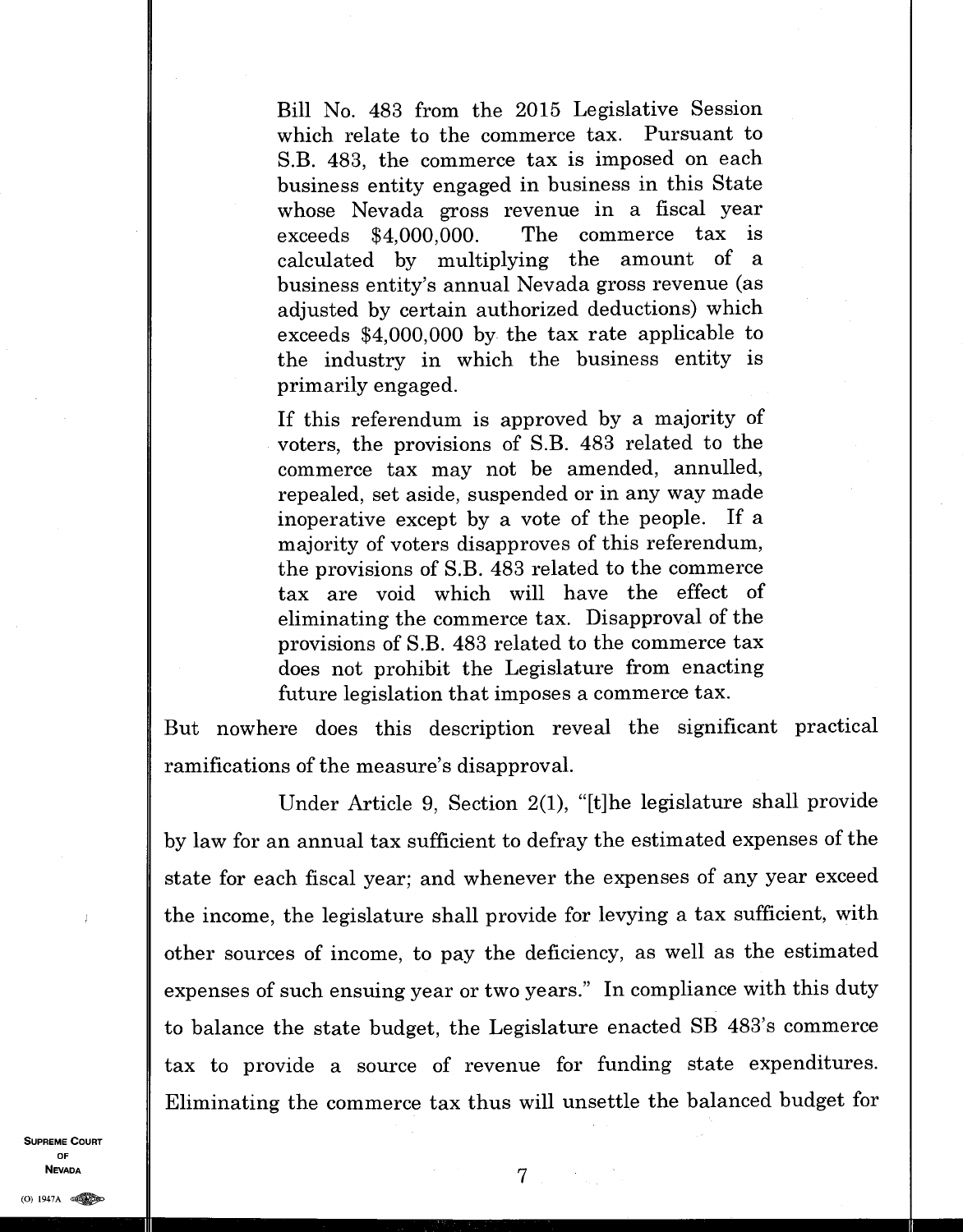this biennium, fiscal years 2015/16 and 2016/17, causing financial uncertainty for the government, and thus the people, of this state. Indeed, based on the Economic Forum's estimates, the Legislative Counsel Bureau's Fiscal Analysis Division has indicated that the people's disapproval of the commerce tax in November 2016 would result in a net loss to the state general fund of approximately \$74.9 million in fiscal year 2016/17 and approximately \$59.9 million in the fiscal years thereafter. <sup>3</sup>

Yet, even though the tax's disapproval will necessarily unbalance the budget approved by the Legislature in 2015 pursuant to its Article 9, Section 2(1) duty, the description of effect makes no mention whatsoever of this critical consequence. Accordingly, we conclude that the referendum's description is deceptive for failing to accurately identify the practical ramification of the commerce tax's disapproval, and any signatures obtained on petitions with this misleading description are invalid. NRS 295.015(2). While we recognize that the description of effect is constrained to only 200 words, it is imperative that signers understand the effects and ramifications of their signature and later vote. Therefore, to facilitate the people's right of direct legislation, the district court on remand must clarify the description of effect by taking into account the material consequences of the referendum, including that the disapproval of the tax will unbalance the state budget prepared pursuant to Article 9, Section 2(1). *See* NRS 295.061(3) ("If a description of the effect of an

**SUPREME COURT OF NEVADA** 8

<sup>3</sup>We take judicial notice of the Fiscal Analysis Division's statement entitled Financial Impact of the Referendum on Provisions Related to the Commerce Tax From Senate Bill No. 483 of the 2015 Legislative Session Petition, available at: http://nvsos.gov/index.aspx?page=1541. NRS 47.130(2)(b); NRS 47.150(1); *Mack,* 125 Nev. at 91, 206 P.3d at 106.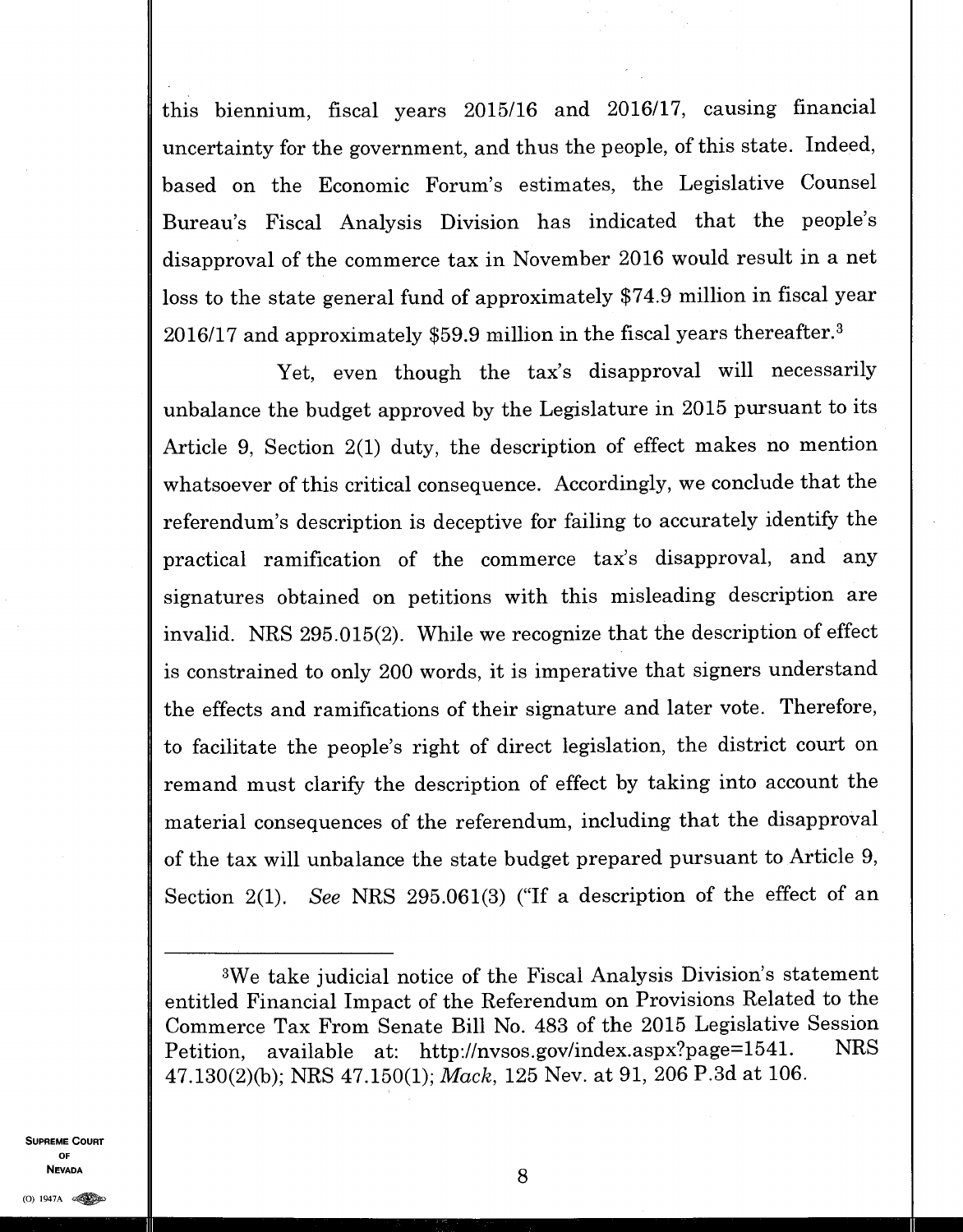initiative or referendum . . . is challenged successfully . . . and such description is amended in compliance with the order of the court, the amended description may not be challenged."). Accordingly, we

ORDER the judgment of the district court AFFIRMED IN PART AND REVERSED IN PART AND REMAND this matter to the district court for proceedings consistent with this order.<sup>4</sup>

|                                      |            | $\mathrm{C.J.}$<br><b>ASS</b>   |    |
|--------------------------------------|------------|---------------------------------|----|
|                                      | Parraguire |                                 |    |
| arcleste<br>$\overline{\phantom{a}}$ |            |                                 | J. |
| Hardesty                             |            | oyaxla a                        |    |
|                                      |            |                                 |    |
|                                      | J          |                                 |    |
| Cherry                               |            | Special Contractors<br>$bbo$ ns |    |
|                                      |            |                                 |    |
|                                      | ickerung   | J                               |    |
|                                      | Pickering  |                                 |    |

SAITTA, J., concurring:

The majority has concluded that the commerce tax referendum's description of effect is unacceptably flawed. I agree. The description of effect is intended to do just what it says—inform petition signers of the material effects of what is proposed. I write separately to point out that by ignoring the significant effect the referendum would have on the balanced budget mandate, the description of effect suggests that no such effect exists and is thus materially misleading. As a result,

**SUPREME COURT OF NEVADA** 9

<sup>4</sup>In light of the nature and urgency of this matter, we suspend NRAP 41(a) and direct the clerk of this court to issue the remittitur forthwith. *See Rogers v. Heller,* 117 Nev. 169, 178 n.24, 18 P.3d 1034, 1040 n.24 (2001).